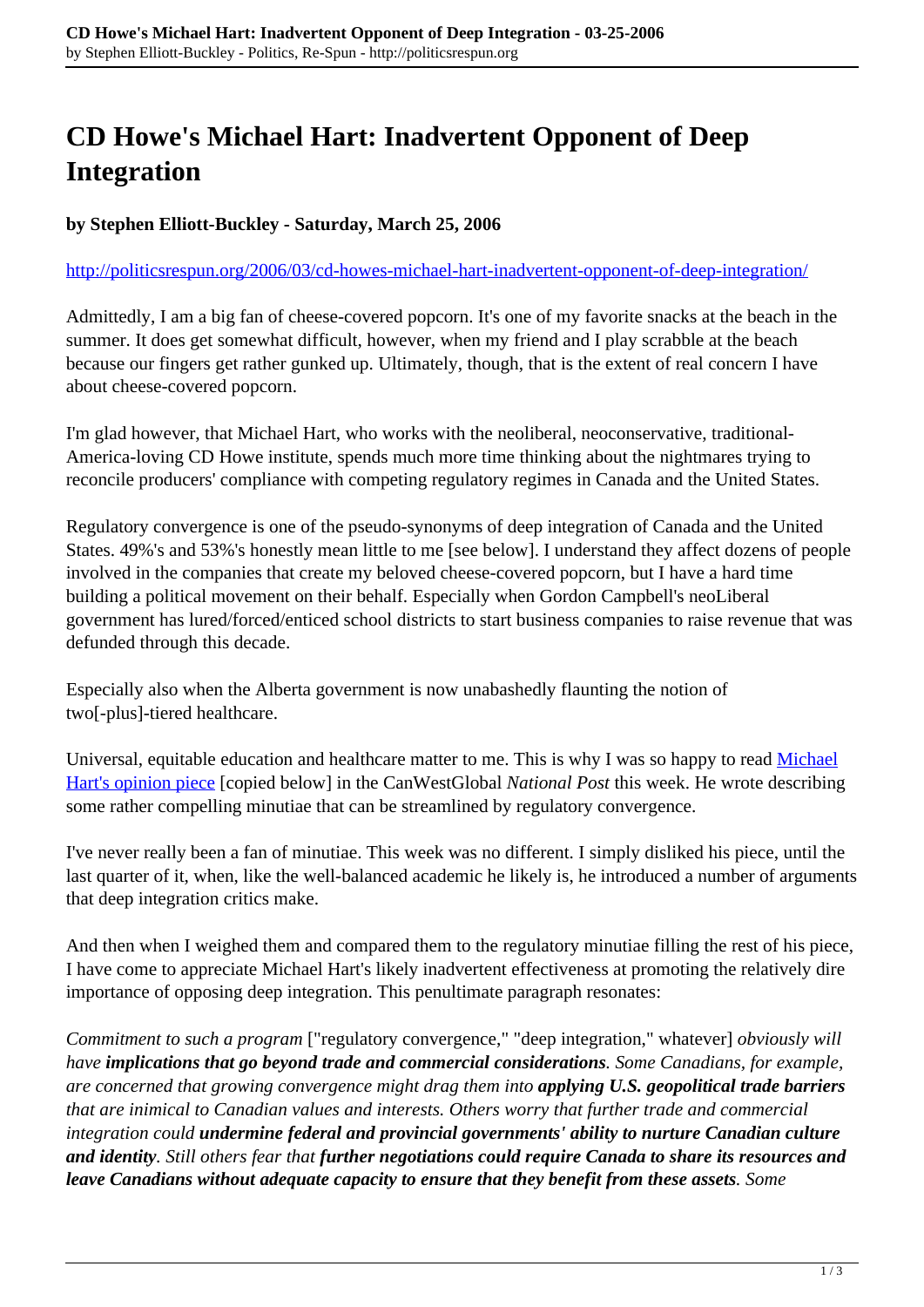*Canadians are suspicious that governments' approach to health care, education, regional development and other defining policies could be compromised.* [emphasis mine]

All irony aside, literally, not being a deep integration specialist I don't think I could have done a better job of illuminating some substantial reasons to be wary of handcuffing ourselves to the dying American empire than we already have.

At times, when the wind is right and the sun is setting, I can hear the mountains chant "Cancel NAFTA." Michael Hart's contribution raises the tone of the chant.

==========

*One set of rules for cross-border trade*

Michael Hart Financial Post

Wednesday, March 22, 2006

When Prime Minister Stephen Harper meets with U.S. President George Bush and his Mexican counterpart on March 30-31 in Cancun, it should mark the end of a wintry chill. Part of Harper's mission will be to signal the end of the strained relations that had developed between the Bush administration and the governments of his two predecessors. But building a more constructive relationship needn't be focused solely on high-profile trade disputes. Meaningful, lasting progress could be made by reducing the miasma of regulations that is hampering cross-border ties. At issue: reducing the "tyranny of small differences" in Canadian and U.S. regulations that is frustrating businesses, adding costs and stymieing the benefits of further economic integration.

Livelihoods are, of course, at stake. Inspectors and regulators find meaning in these small, regulatory differences. Ordinary citizens do not. Examples: In Canada, fortified orange juice is classified as a drug; in the United States, it is classified as food; in Canada, cheese-flavoured popcorn must contain no more than 49% real cheese; in the United States, no less than 53%; in Canada, anti-theft immobolizers are required on all new vehicles; in the United States, lower cost entry-level vehicles are exempt. The list goes on.

The potential benefits of greater regulatory convergence have been well documented. In September, 2004, Canada's external advisory committee on smart regulation (EACSR) advised the government that "Canada must be more strategic in its regulatory relations with trading partners. A key irritant for industry is the proliferation of minor differences between Canadian and U.S. regulations." It continued: "Minimizing these differences would remove wasteful duplication and reduce costs for consumers, industry and government."

In a similar vein, the Independent Task Force on the Future of North America, sponsored by the U.S. Council on Foreign Relations, in its May, 2005, report, urged governments to adopt a "North American" approach to regulation. On cue, the Canadian, U.S., and Mexican governments agreed in June that they would develop "a trilateral regulatory co-operation framework by 2007 to support and enhance existing,